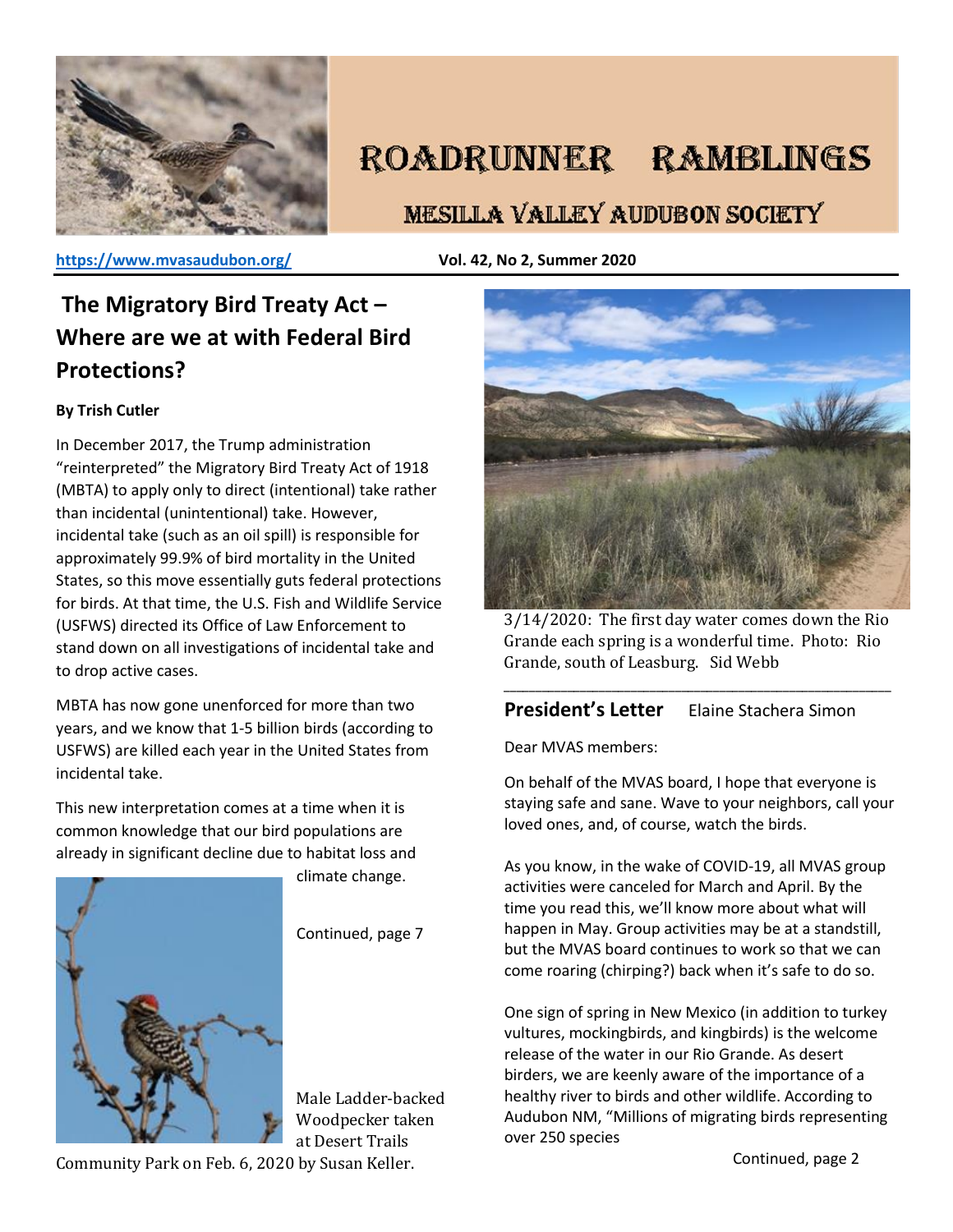### **Contents**

- **P1: Migratory Bird Treaty Act—Trish Cutler**
- **P1. President's Letter—Elaine Stachera Simon**
- **P3: MVAS Board--ZOOOOM**
- **P4. Membership Dues**
- **P4. Meeting Schedule Cancellations**
- **P5. National Audubon Updates**
- **P6. Choosing our Birding Tour—Judy and Jay Wilbur**
- **P8. What's in a Name—Mark Pendleton**
- **P10. 2020 MVAS Officers and Board**





Spotted Towhee and Crissal Thrasher at Mesilla Valley Bosque State Park. Tom Johnson 3/2020.

#### **President's Letter continued from page 1**.

depend on key western rivers for their survival. Over 100 species spend some portion of their life cycle in riparian areas, and many of these species are now threatened or endangered—as demands increase but water supplies dwindle."

Birding along the Rio Grande brings great joy. What can we do locally to protect our river, its water supply, and the birds that rely on it?

While we are confined to our homes, maybe we can start by **thinking**. How do we think about our Rio Grande and its water? What we can do to ensure birds have what they need?

Since we are inside, we can start with big-picture stuff. Plenty of websites instruct about low-flow showerheads and shower regulators, low-flow toilets, and turning off the water when we brush, shave, and lather. Electricity production takes water (easy to forget). Summer is coming…think about letting it get a few degrees warmer in the house before the a/c switches on. Meat production takes enormous amounts of water. Switch to a plant-based diet, or have a couple of meat-free days each week.

In my household, we are trying to be creative. We have a bucket in the shower that collects water as it heats up—that goes to water pots and plants. We use gutter extenders to direct rainwater straight to the tree in the front yard. Un-consumed tea and coffee, water from rinsing vegetables, and (cooled) water from cooking pasta and potatoes goes into another bucket in the kitchen for the composter or for watering.

Perhaps most important at the local level is to be informed. Stay updated on what's happening in the news with regard to the Rio Grande (and the Gila). Pay attention to what you yourself see when you are birding or hiking along the river. What are the impacts? What can be done? Start the conversations.

"What difference do I make, just one person?" you might ask.

MVAS membership is 300+ strong—**together** we **do** make a difference.

Good (safe) birding. Elaine Stachera Simon President, MVAS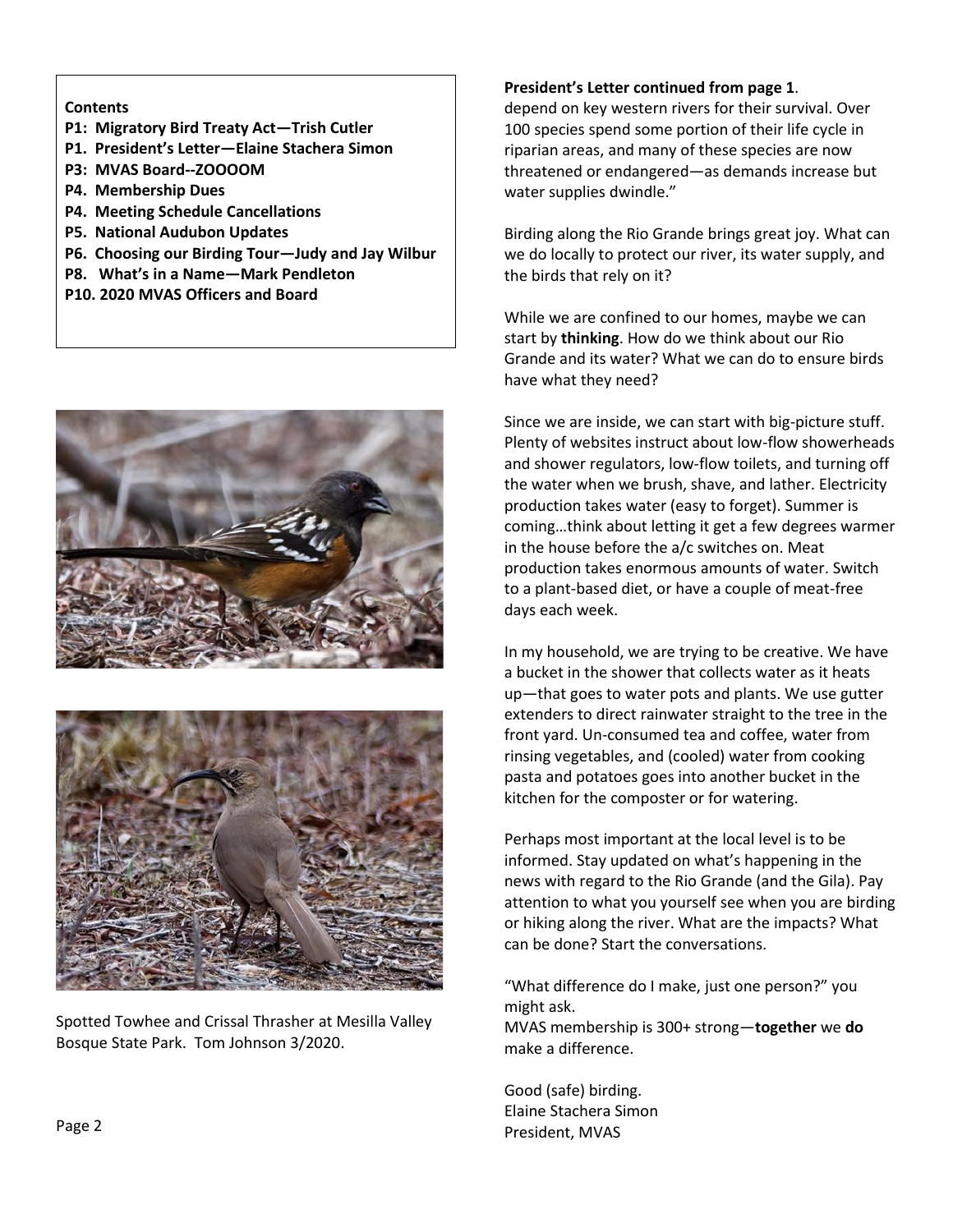## **MVAS BOARD: ZOOOOOM**

The MVAS Board is zooming! We have all been indoctrinated into the new routine of stay at home meetings using ZOOM. What have we been doing? This can be divided into attention to local, state and national issues.

In attending to local issues related to our organization, sadly the cancelling of bird walks, field trips and general meetings has weighed heavily on us. It is currently uncertain when policies will change, but the board has canceled the May General Meeting. We are working to provide a video update about our scholarship winners and the membership drive, though, and will announce these when we've got it figured out. Stay tuned. Mark Pendleton has written an ongoing multipart article about birding during the COVID-19 pandemic and appears on the MVAS web page [\(https://www.mvasaudubon.org/bird-walks\)](about:blank).

The Board has been keeping close watch over the MVAS Bird Survey and Conservation Project. Members of the survey team continued to do their birding and submit their eBird lists from the project site on the Rio Grande until the city park shutdown. What is difficult currently is to address the outreach portion of the grant, as social distancing is so important and prevents student and other groups from going to the project site.

The board is also checking possible "Adopt a Spot" locations in Las Cruces as part of the City's Keep Las Cruces Beautiful initiative, and MVAS could help to keep a good birding location clean as a member organization of this effort. We'll let you know when we know our spot!

On a local and state level as 2019 ended MVAS addressed the issue of the Holloman Air Force Base proposal to increase dramatically its pilot training program, with flights directly over New Mexico Wilderness Areas, such as Aldo Leopold and Organ Mountain Desert Peaks. After attending a public presentation by Holloman Air Force Base, MVAS submitted its response, which appears on the webpage [\(https://www.mvasaudubon.org/nm-audubon-society\)](about:blank). Final decisions are still pending.

More recently, the issue of the "reinterpretation" of the Migratory Bird Treaty Act of 1918 has had our attention. This is a regional and national issue and was the focus of Trish Cutler's presentation at the MVAS March general monthly meeting (see her article in this newsletter). In response to her lecture, the board sent a letter to the editors at the *Las Cruces Sun News* and the *Gallup Sun*, both of which were printed. In honor of International Migratory Bird Day (always the second weekend in May), MVAS board member and City Councilor Gill Sorg is working with a couple of MVAS members on a proclamation for the City of Las Cruces.

The board is very appreciative of the MVAS membership and those who contribute to this chapter and participate in our activities. Speaking of contributions and participation, it's time to renew annual memberships! See details from membership coordinator Diane Moore, below. Thank you! \*\*\*\*\*\*\*\*\*\*\*\*\*\*\*\*\*\*\*\*\*\*\*\*\*\*\*\*\*\*\*\*\*\*\*\*\*\*\*\*\*\*\*\*\*\*\*\*\*\*\*\*\*\*\*\*\*\*\*\*\*\*\*\*\*\*\*\*\*\*\*\*\*\*\*\*\*\*\*\*\*\*\*\*\*\*\*\*\*\*\*\*\*\*\*\*\*

Thanks for the pics, Judy…



Immature Sharp Shinned Hawk. 3 of 12 photos from her backyard. Submiited by Judy Lazarus Yellon 3/9/2020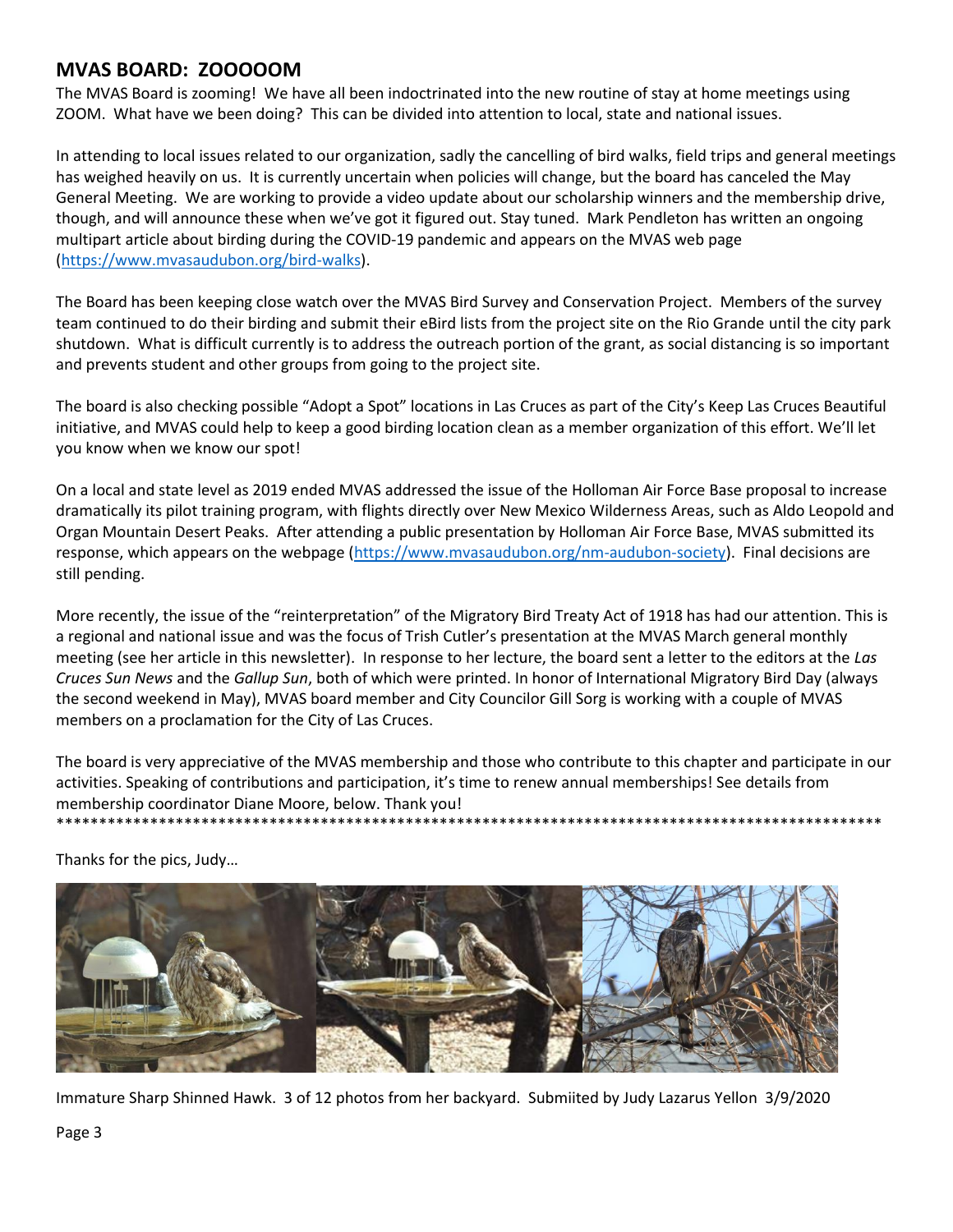#### *Membership Dues are due*

 It is time for the 2020 membership drive. Your membership in the local Audubon chapter is very important to us. Membership fees go directly to support activities for the community, school children and NMSU students. Our goal is to enhance bird conservation worldwide through these programs:

Audubon Adventures, an environmental education program for 4<sup>th</sup> graders. Richard Bischoff Scholarship for NMSU students researching conservation. Roadrunner Ramblings Newsletter issued quarterly via email

Free Birding classes

Please renew your membership today. If you have already renewed, thank you. And thank you for your previous support to the chapter.

Complete the form below and send with your check made payable to MVAS.

Membership, MVAS PO Box 1645 Las Cruces, NM 88004

| Name                                                |                         |
|-----------------------------------------------------|-------------------------|
|                                                     |                         |
| Renewing member____ New Member ____ Amount Enclosed | Membership Fee \$ 15.00 |
|                                                     | Donation amount         |

Total Enclosed \_\_\_\_\_\_\_\_



Hungry Northern Mockingbird at Tellbrook Park. Sidney Webb 4/4/2020

Page 4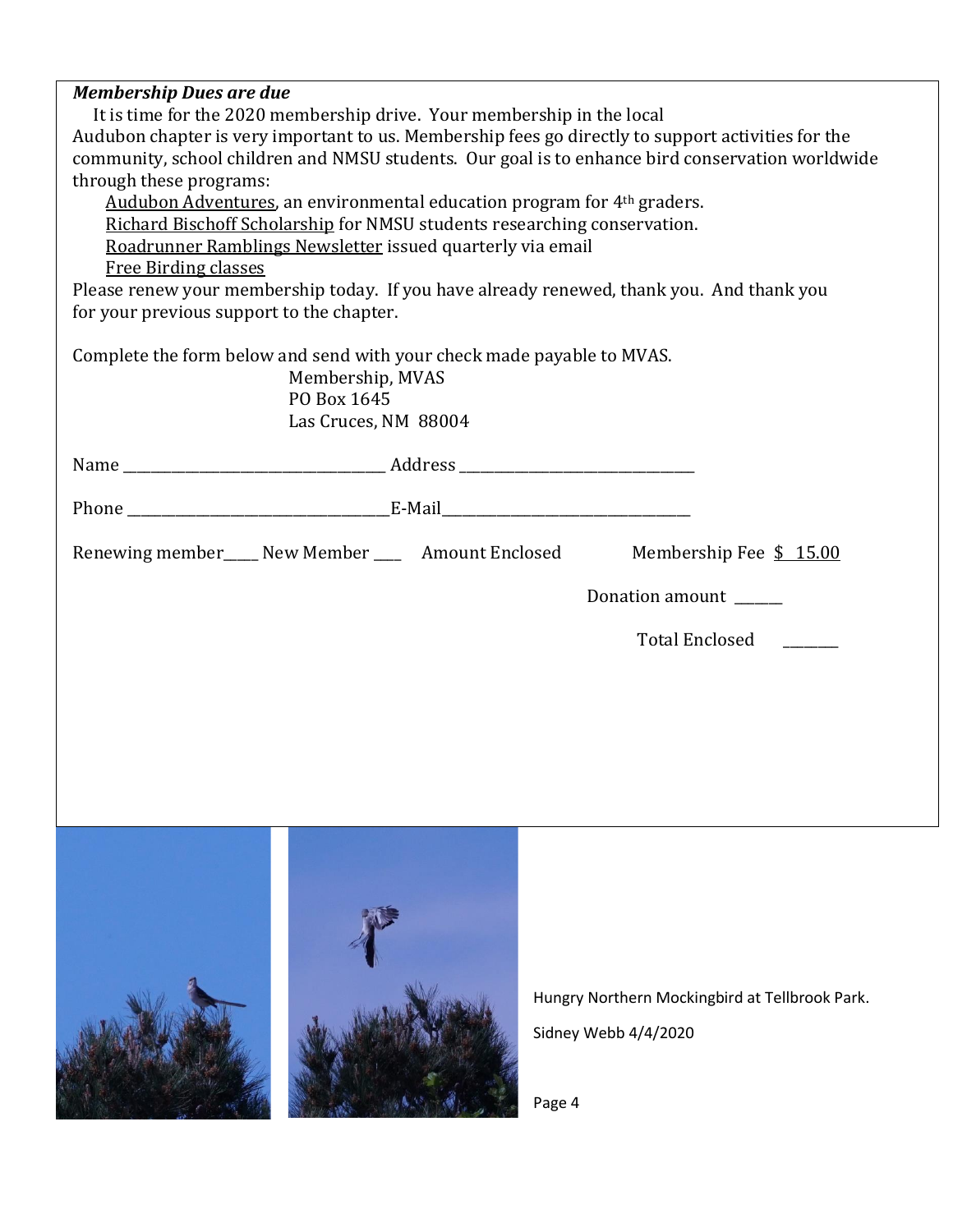## **Meetings, Bird Walks, Field Trips**

**All MVAS general meetings, bird walks and field trips are canceled through May 2020. Works in progress include an online bird identification class and a presentation by recipients of the Bischoff Scholarship of their activities. Updates will be sent to members via email and will be posted on [the](https://www.mvasaudubon.org/) MVAS website and Facebook.**

## **National Audubon outreach to chapters during national shutdown with online programs**

In these troubled times, it is reassuring to have National Audubon Society to help local chapters navigate the uncertainties confronting us. A major challenge for us all is to stay involved with our love of birds in the absence of local activities that we have all come to take for granted. To this end, on the National Audubon website there is a section <https://www.audubon.org/joy-of-birds> that has many articles to help the lonely birder.

Within that section is an article that directly addresses the issue of local chapters needing help with outreach to their members. "*13 Virtual Bird and Conservation Events to Tune In to This Spring*" gives brief descriptions for online events, mostly sponsored by local Audubon Chapters throughout the country, that are open to the public and can be accessed via computer. Although some have already taken place, copies of their video conferences are still posted. There are many that are ongoing. Its address is: [https://www.audubon.org/news/13-virtual-bird-and-conservation-events-tune](https://www.audubon.org/news/13-virtual-bird-and-conservation-events-tune-spring)[spring.](https://www.audubon.org/news/13-virtual-bird-and-conservation-events-tune-spring)

For members with elementary aged children or grandchildren Audubon has a site attractive to kids: [https://www.audubon.org/get-outside/activities/audubon-for-kids.](https://www.audubon.org/get-outside/activities/audubon-for-kids) It has downloadable magazine, projects, drawing exercises and more.

## **And, from eBird.org:**



work by Luke Seitz

On 9 May, birding's biggest day is back!

Global Big Day is an annual celebration of the birds around you, and this year is no different. While not everyone may be able to leave home to bird this year, Global Big Day is still an opportunity to check in with the birds in and around where you live. Join us on 9 May and be a part of a global birding community by sharing what birds you see around you with eBird.

Participating is easy. Wherever you are, you can be

a part of the global community of birders on 9 May. Please remember to always put safety first and follow all local safety guidelines and closures. You can enjoy birds from inside your home and still be part of Global Big Day. More on [\]https://ebird.org/news.](https://ebird.org/news)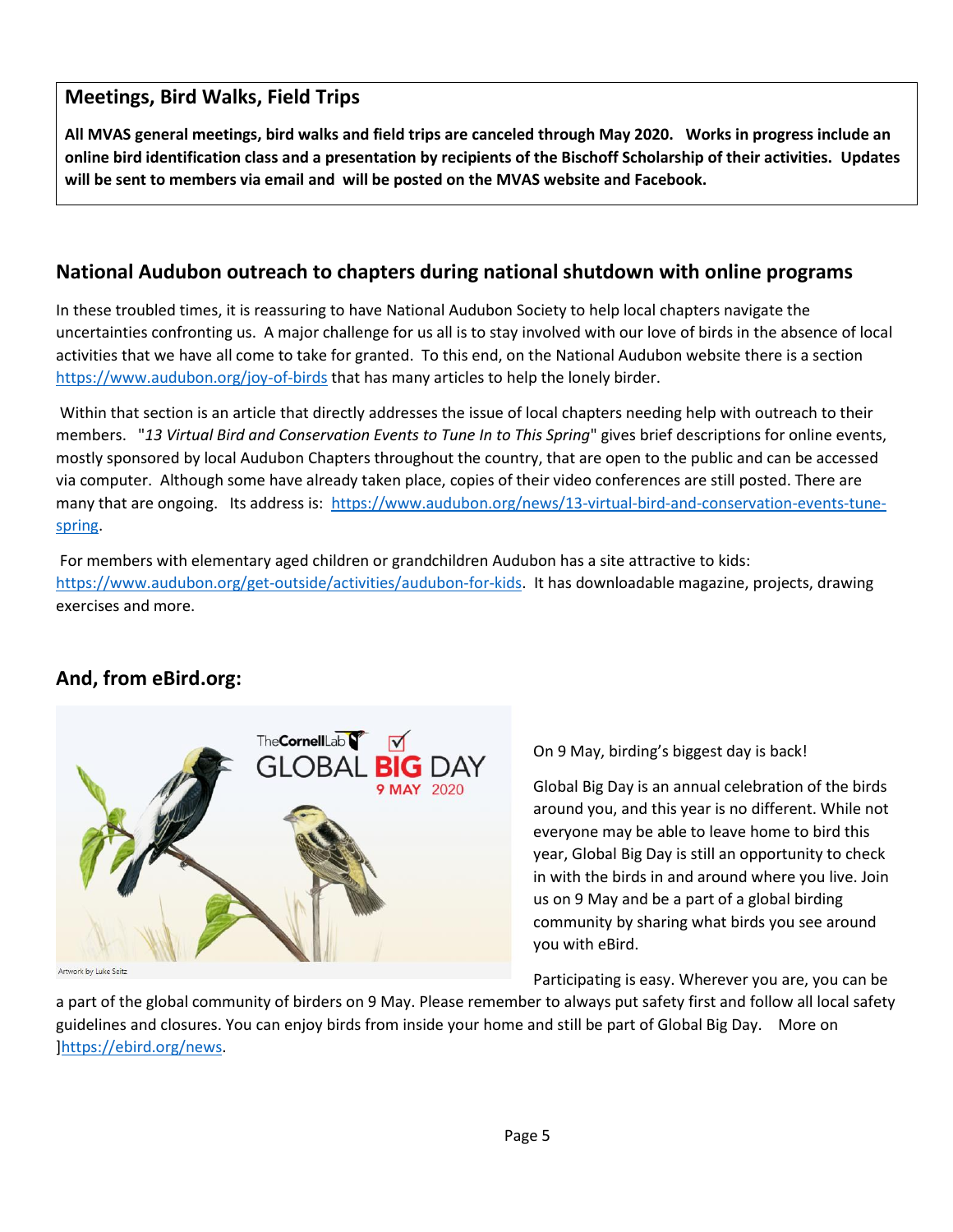

## **Choosing Our Birding Tour**

## **By Judy and Jay Wilbur**

Near the end of November 2019, we decided we needed an adventure. Okay, we said, let's go on an extended birding tour outside the US. Our previous tour experience was limited to some day-excursions at birding festivals in New Mexico and Arizona. How should we go about choosing a long tour that delivered what we wanted? Four key questions presented themselves.

First, where and when should we go? Escaping New Mexico's mid-winter seemed a good idea so we looked for a place with lots of birds and lots of warm weather. Costa Rica fit those needs perfectly! It also seemed a safe place to travel.

Second, how long did we want to be gone, and what level of birding were we hoping for? It seemed to us that two weeks would be the minimum time needed to blunt the cold of winter, and three would be better. Being in our 60's, we wanted to make sure we didn't exhaust ourselves with round-the-clock birding, which some tours offer. On the other hand, we did want to see lots of birds. We decided to look for a medium intensity trip, one that took breaks, limited hiking to moderate levels, and perhaps mixed in some nonbirding activities.

Third, what services did we want from the tour company? Did we want a birding guide, or did we think we could find the birds on our own? Did we want the company to provide lodging, meals and transportation, or did we think we could arrange these on our own locally? Did we have some specific places in Costa Rica we wanted to go, or did we want the tour company to pick our itinerary? We decided we wanted a reliable, well-experienced tour company that would do everything for us, and do it right. We did not want to have to plan anything. We wanted to be able to go to Costa Rica, enjoy the country and its birds, and let others do all the work and make all the decisions.

Fourth, was all this obtainable within our budget?

Our research began by asking fellow birders what tour companies they had used and liked. We compiled a list of five companies that arranged birding tours and scoured their Internet sites. Next, we compared itineraries and read reviews. We looked at what eBird reported would likely be seen at these various birding hotspots during January and February.

Two tours offered by Road Scholar seemed to be the best choice for our requirements. They offered 11 day birding tours of both North Costa Rica and South Costa Rica. Furthermore, these two tours could be taken backto-back for a total of 22 days from mid-January to mid-February. Birding was divided between morning and afternoon sessions with a sit-down lunch in-between. Total hiking was limited to a maximum of three miles per day. Some of the birding sessions were by boat. Lectures and opportunities for local sightseeing were occasionally inserted in the schedule. All lodging, meals, and transportation, as well as top-quality guides, were included in an all-inclusive package at a reasonable price.

Back from our trip, we can say that these two tours exceeded our expectations. We had a terrific time and saw a total of 377 bird species, of which about 265 were lifers. We also saw an array of wildlife including monkeys, sloths, and a puma. Our lodging was uniformly great. The food was good to delicious, and always healthy. Our birding guides were exceptionally skilled and knowledgeable. And finally, we met some really terrific people. We certainly hope we'll have an opportunity to return in the future.

Page 6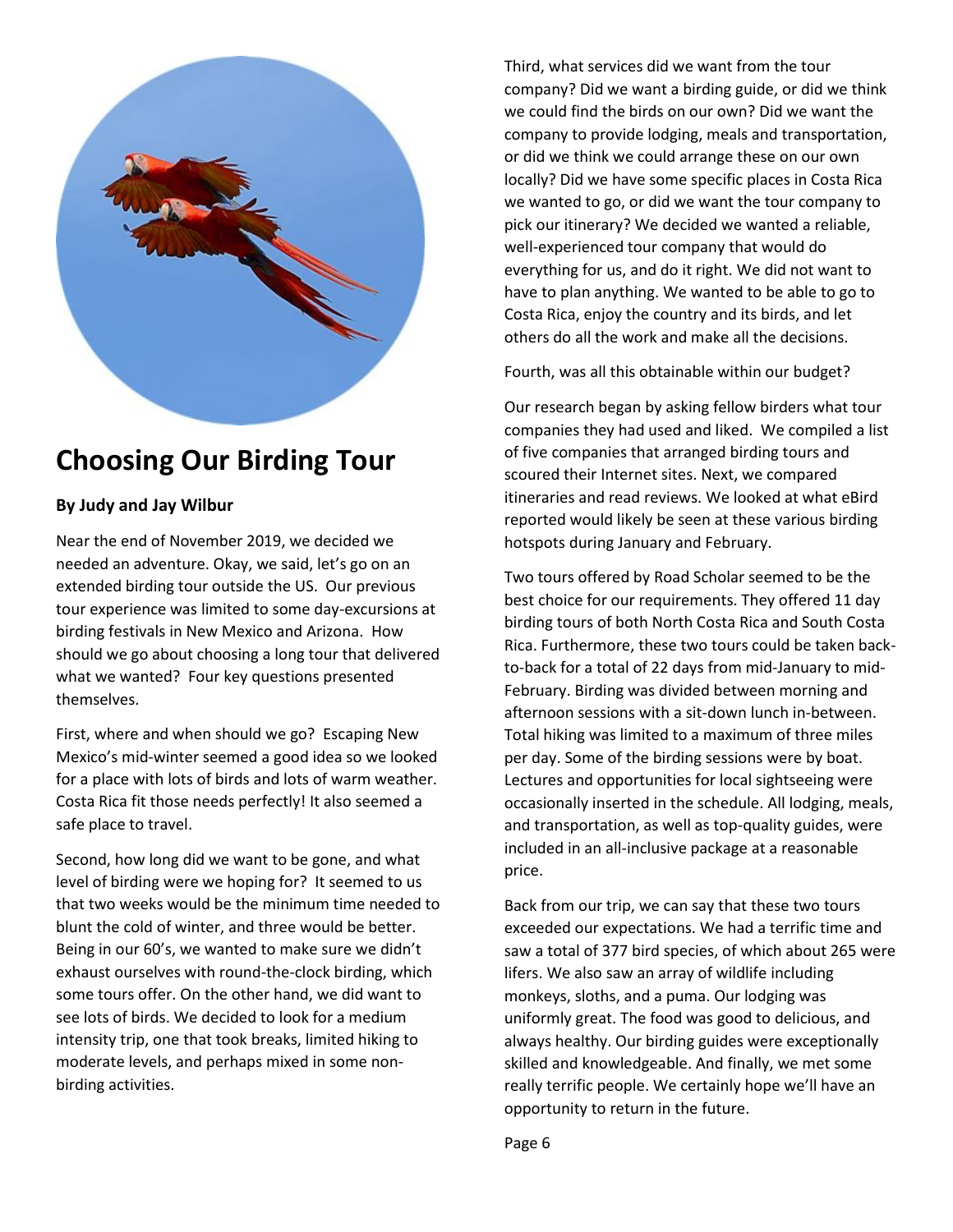#### **Migratory Bird Treaty Act, cotinued from page 1**

In February, the USFWS proposed a rule to codify this reinterpretation of the MBTA, and accepted comments through 19 March 2020. Next, USFWS will write an Environmental Impact Statement (EIS, required by the National Environmental Policy Act, NEPA), but it is expected that the MBTA will be gutted—regardless of huge amounts of negative input from the public, conservation organizations, and past USFWS and Interior Department directors. Why do we expect this? At a recent Senate hearing on this rule change, current Interior Secretary David Bernhardt "visibly shaking and combative," said, "So at the end of the day, we are doing this regulation."

States, including New Mexico, are generally not well equipped to protect migratory birds. States have long relied on the MBTA and federal protections. Our outdated New Mexico regulation states that insectivorous birds, hawks, vultures, and owls are protected. However, penalties for harming them are either very minor or unclear, and New Mexico lacks the manpower to enforce these provisions on a meaningful scale. We need the MBTA, and we need much better state regulations when the MBTA is officially gutted.

#### What can you do?!

Read the newly introduced *H.R.5552 - Migratory Bird Protection Act of 2020* and urge Representative Torres-Small to cosponsor it. Representative Deborah Holland is a cosponsor.

Participate in the EIS process to the maximum extent possible, regardless of if the USFWS is not listening. This fight will likely be played out in court, and your comments and ideas are important. Watch for opportunities on the MVAS Facebook page and at www.Audubon.org.

Other federal agencies can still opt to protect birds by avoiding and minimizing impacts. Stay abreast of their activities, and comment on their Environmental Assessments and Environmental Impact Statements. E.g., Bureau of Land Management, Forest Service, Department of Defense, and National Park Service lands.

Urge your state representatives and New Mexico Department of Game and Fish to improve New Mexico's non-game protection laws, especially for birds. Urge the State Land Office to avoid an minimize impacts to birds.

Urge your city and county governments to carry out best practices for birds and avoid and minimize impacts. Develop local watch groups to monitor and report activities that harm birds in order to have them rectified.

Maintain your Audubon memberships at local, state, and national levels! Both Audubon and the State of New Mexico (among many others) are challenging the Trump administration in court over this short-sighted reinterpretation.

Provide nutritious food and clean water to your backyard birds. They need your help!

Teach young people about birds. Current bird conservation efforts will be futile if younger generations don't appreciate and value birds as we do.



Great Horned Owl from Leasburg Dam State Park and Loggerhead Shrike from Desert Emerald Park Submitted by C.J. Goin

Page 7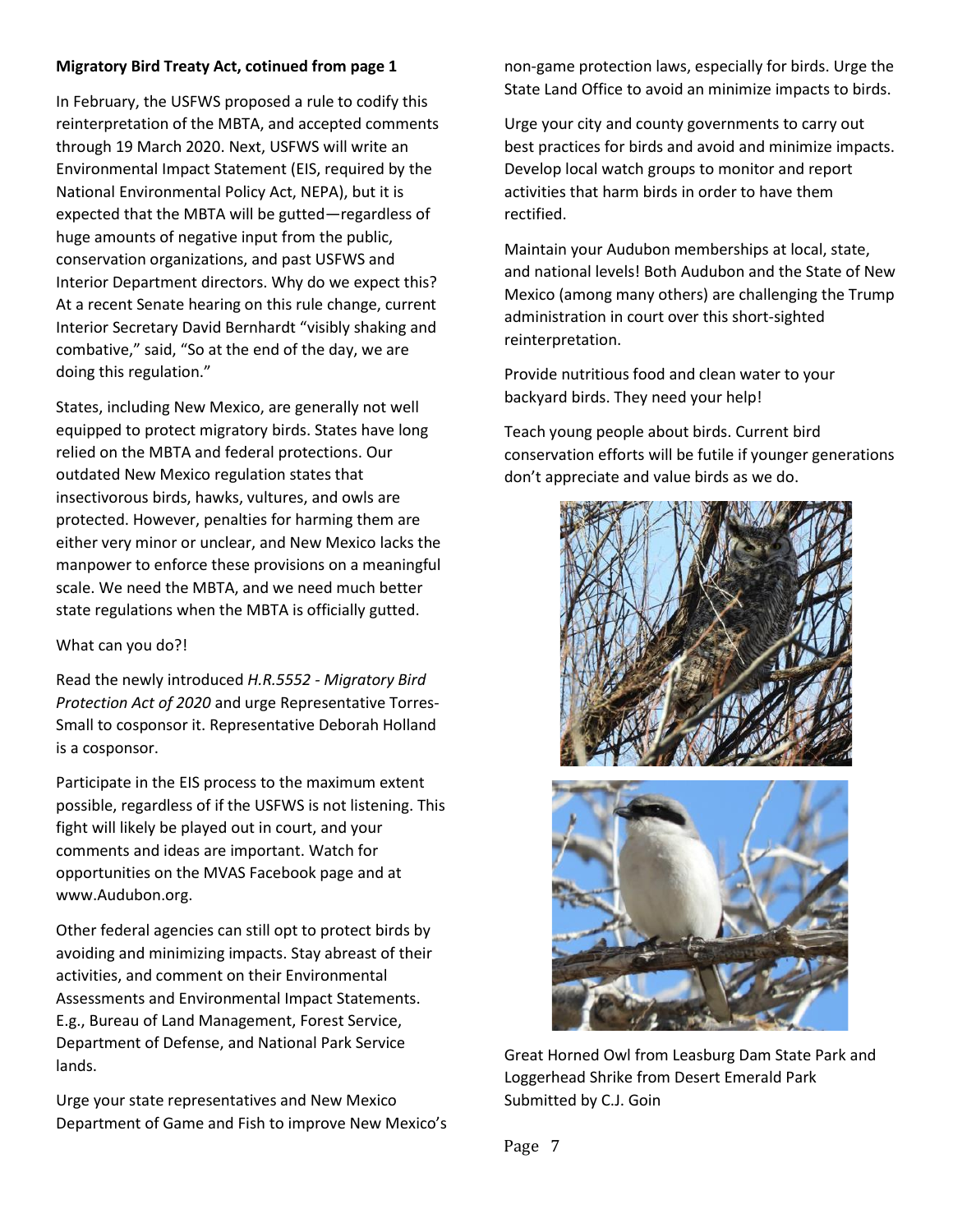## **What's in a Name?** © 2020 by Mark Pendleton

 Humans are a naming, organizing species. We categorize and taxonomize the world around us. That's OK, but we should remember that birds and all nature, if self aware at all, don't think of themselves in our terms. They go about their lives as they have for millennia, long before humans were about. We'll understand them better by doing so.

 Having said that, if we're going to name birds, we should do it sensibly. And, in large part, we do. I mean, a Yellowheaded Blackbird is named to a tee. Even the scientific *Xanthocephalus xanthocephalus* is spot on! And, when, after hearing it vocalize for 45 minutes from the depths of a thicket, you **finally** see a Yellow-breasted Chat, you know *exactly* why it's called that! It's also obvious why Red-tailed Hawks are named thus, although Orange-tailed might have been better. Long-tailed Duck, White-crowned Sparrow, Painted Bunting, and Belted Kingfisher are merely a few other examples of sensible naming.

 With birds, anatomical features and color are often part of the name. Ring-billed Gull, Black-capped Chickadee, Broadtailed Hummingbird, Northern Shoveler, Northern Pintail, and Violet-green Swallow come to mind.

 If avian names with obvious color associations are myriad, those with a habitat/geographic reference are numerous as well. Tundra Swan, Swamp Sparrow, Alder and Willow Flycatchers, plus Surfbird and South Polar Skua are just some examples. Anatomy provides yet another hook from which to hang names. Think of the Tufted Titmouse, the Great Crested Flycatcher, the Long-eared Owl, Great-tailed Grackle, and a bevy of other bird names based on body features.

And most of you could probably reel off scads more equally apt birds names,

#### **But . . .**

Sometimes there's a disconnect. In some cases it's egregious; in others, amusing or only partially cock-eyed. Take the Ring-necked Duck for example, What rational explanation is there for Ring-necked rather than Ring-billed Duck? Was the namer less than completely *compos mentis*? How many people have ever seen the ring in question? Precious few, I'd venture. How many have seen the ring on the *bill*? A whole lot more to be sure. So why not call it Ring-*billed* Duck? Another of the many mysteries of birding!

 Color based names provide more examples of less than completely accurate monikers. How about Red-bellied Woodpecker for one? Granted, there is some red, but it's not easily visible. Or Green Heron, for that matter? Greenbacked Heron, or Chestnut-necked Heron maybe, but green isn't the first impression I get of this bird.

 And then, there's the European Starling, probably my favorite geography based inept name. It's been, after all, what, more than a century since they were introduced from Europe into North America? In that time I imagine that they have gone thoroughly native, so insisting that they are "European" seems at best errant pedantry.

 Only slightly less grating to the sensibilities is the name Meadowlark. They are not larks, but belong to the same family as blackbirds, grackles, and orioles. So here, whoever named these birds wasn't following taxonomy. Plus, meadows aren't their primary habitat. So, go figure!

 Then, there are the ones that are amusing or only partly inaccurate. Or maybe they're merely amusing rather than annoying *because* they're only partly off. Whatever the case, they're great fodder for a *word* as well as *bird* nerd writing articles for a newsletter!

 Kenn Kaufman mentions some in his excellent book, *A Season on the Wind: Inside the World of Spring Migration.* One is the American Tree Sparrow. They do spend *some* time in the USA, but not nearly as much as in Canada. Also, they have only a tenuous association with trees. This bird spends most of its life in open areas where trees are scarce. So, why the name?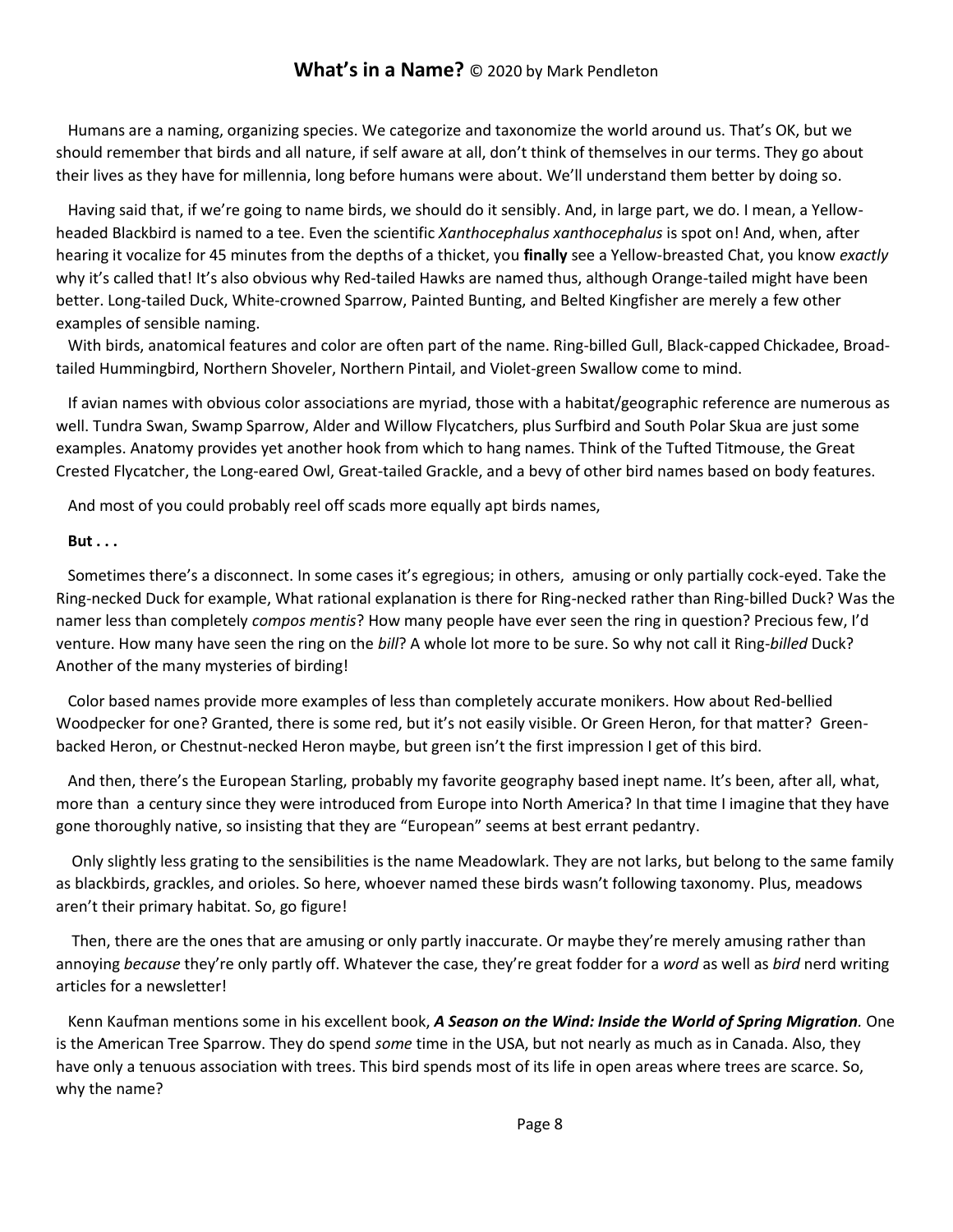#### **What's in a Name? continued**

Kauffman also writes about terms as well as names. He points out that the term "Shorebird" is a potential source of confusion, especially for non-birders. Granted, many of these birds can be seen at shores of one kind or another. But vast numbers of them spend a large percentage of their lives migrating over the interiors of most of the earth's continents. In North America, large numbers of sandpipers, plovers and their allies also breed in the Canadian tundra. Hardly what you'd call "shore." And then there's the name sandpiper itself. Even when at a shore, many of these small birds might better be called "mudpipers" or "rockpipers" or some such name, judging by the habitat they prefer.

 Then there's the term "Birds of Prey". On the surface, a seemingly sensible, well thought out descriptor, no? After all, we all know that eagles, ospreys, kites, buteos, accipiters, falcons and owls all prey on other creatures. But what about Shrikes and Roadrunners? Our sister chapter, the Southwestern New Mexico Audubon Society based in Silver City counts them in its annual raptor count, and I agree. They, do, after all, seize their prey.

 But so do many "pretty" or "cute" birds that get ooohed, aaahed, and gushed over. Kinglets and Chickadees are ruthless in their pursuit of insects, is this not taking prey? Tanagers, Wood Warblers, Orioles, Vireos, Wrens, and a host more also consume vast quantities of insects, spiders and related creatures. Swallows do as well. The Robin with its worm is a classic example of a bird seizing its prey. But we don't call them birds of prey. Should we?

 I don't know, and in the end it doesn't matter. Because taxonomy schemes are human constructs anyways and don't correspond to some innate natural self-known characteristics of the organisms they categorize. Birds probably don't know and couldn't care less what we call them and the terminology we use reflects way more about us than it does about them. (Maybe our horror of "creepy crawlies"—most people have it—makes us look on such creatures as not worthy of being elevated to the status of prey.) So, let birds be birds, see them as such and marvel at their complexity and all they can teach us about the world around us.

The **MVAS Bird Survey and Conservation Project:** 3 photos taken during a visit to the survey site by Sid Webb and Mark Pendleton on April 8. Mexican Duck, Swainson's Hawk, and a pair of American Kestrels (f on left, m on right) For more information on the MVAS Bird Survey, visit <https://www.mvasaudubon.org/conservation>





\*\*\*\*\*\*\*\*\*\*\*\*\*\*\*\*\*\*\*\*\*\*\*\*\*\*\*\*\*\*\*\*\*\*\*\*\*\*\*\*\*\*\*\*\*\*\*\*\*\*\*\*\*\*\*\*\*\*\*\*\*\*\*\*\*\*\*\*\*\*\*\*\*\*\*\*\*\*\*\*\*\*\*\*\*\*\*\*\*\*\*\*\*\*\*\*